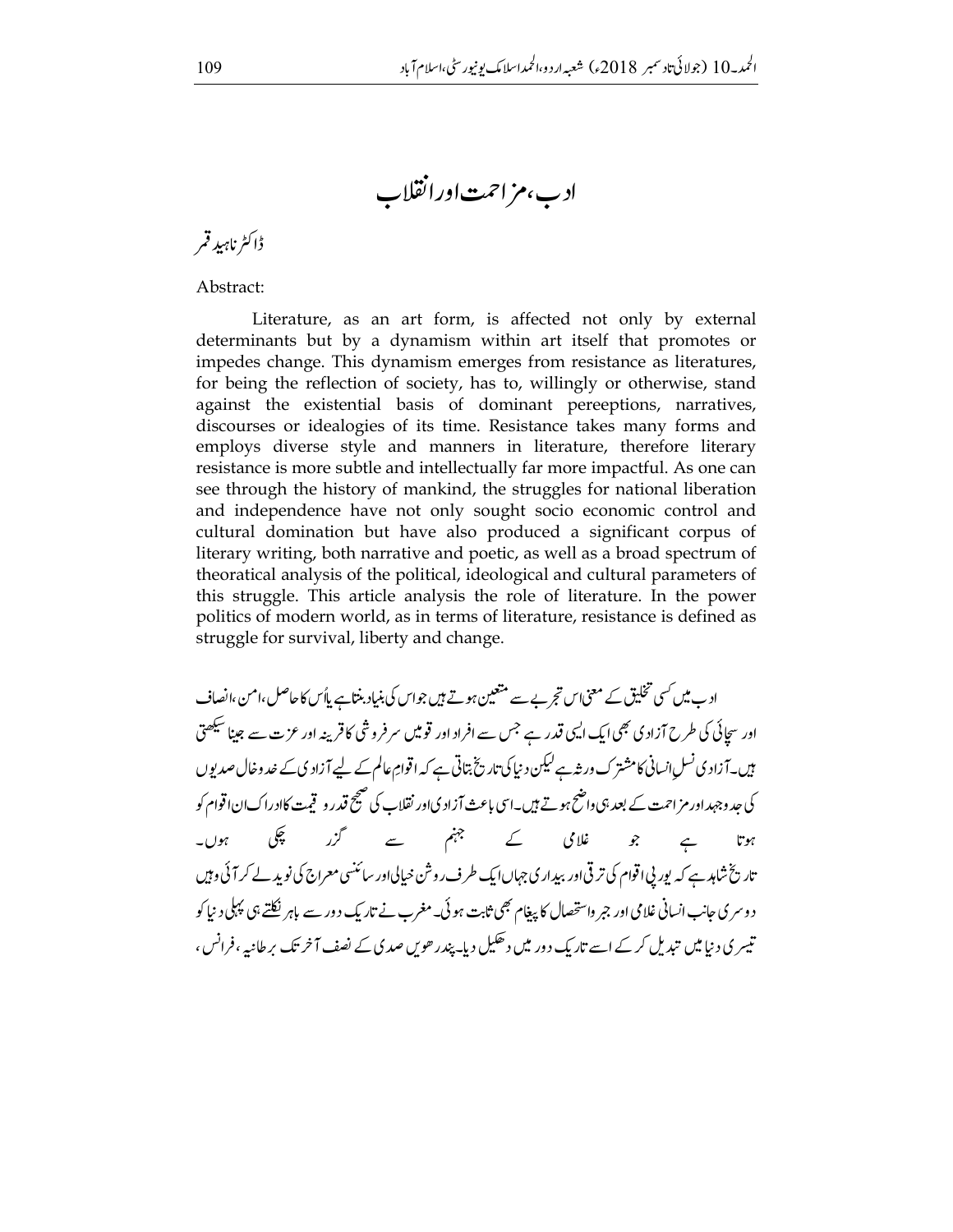پر تگالاور سپین نے ایشیا،افریقہ اور لا طینی امریکہ کے بیشتر ممالک کو توسیع پسندانہ عزائم کے تحت اپنی نوآ باد کی بنالیاتھا،اور استحصال کا یہ سلسلہ بیسوس صدی کے وسط تک جاری رہا۔ گسی نہ کسی حوالے سے آج اکیسوس صدی میں بھی فلسطین ، <sup>سمش</sup>یبر، عراق اورافغانستان کے عوام حقیقی آزاد کی کے تصور سے د ور ری<sub>ٹیں۔</sub>

جبر اور نااُمید کی کے اس طویل د ور میں جس نے دلوں میں آس اور حد وجہد کی شمع روش رکھی اسے معاشر ہادیب اور شاعر کے نام سے پکارتاہے۔شاعر اور ادیب پر حقائق سے گریز کاالزام بھی لگایا گیالیکن وقت نے ثابت کیا کہ وہ نہ صرف لمحہ موجود سے باخبر ہوتاہے بلکہ اسے پر دہافلاک میں مستور حوادث کا بھی بخوتی ادراک ہوتاہے۔جب سامراجیت نے پینچے گاڑے تومحکوم اقوام کے شعراءنے صحیح معنوں میں دید ہیپنائے قوم ہونے کا ثبوت دیا۔ تاریخ انسانی میں بہت سے شعراءنے آزاد کی کی تحریکوں میں عملی حد وجہد کی اور متعدد نےاس راستے برائی جانیں بھی قربان کیں۔ ہنگر کی کے شاعر سیند ور پتو فی نے ہنگر پی کی جنگ آزاد کی میں اپنی نظیوں کے ذریعے آوازاُٹھائی اور جنگ میں عملی طور پر شر یک ہو کراپنی جان بھی قربان کر دی۔مارٹن لوتھر کنگ ساہ فاموں کے لیے حد وجہد کر تار ہااور بالآ خر سفید فاموں کے ہاتھوں ۱۹۶۸ ءِ میں مارا گیا۔ کیو بانے سپین کے خلاف دوسر کی جبگ آزاد کی شاعر جوزف مار ٹی کی قیادت میں لڑیااور ۱۸۹۸ عِمیں سپین سے آزاد کی حاصل کر لی۔۱۹۵۹ عِمیں جب فیڈِل کاستر ونے کٹھ تیلی حکمر انوں کے خلاف گور پلا جنگ لڑی تو چی گویرانے اس کا بھر پور ساتھ دیا۔ چی گویرانے کیو پاکے بعد بولیو پاکے محکوم عوام کی مد د کرتے ہوئےاپنی جان قربان کر دی۔سپین کی جموریت اور آزاد کی کے لیے اپنی جان کا نذرانیہ پیش کرنے والوں میں سپین کا مشہور شاعر گارشالور کااور پر طانیہ کا نوجوان شاعر ڈیوڈ گیٹ بھی شامل ہیں۔لا طینی امر یکہ کے کئی شعراء جموریت اور آزاد کی کی عد وجہد میں جلاوطنی اور قید و بند کا شکار ہوئے۔جنوبی افریقہ کامعروف شاعر بنجمن مولوئس بھی حریت فکر کی خاطر تختہ دار پر جھول گیا۔ایران کے فرخی پزد پ کے ہونٹ سے گئے تو محمد رضاعشقی کوآم پت کی مخالفت کی باداش میں قتل کر واد پاگیا۔تر کی کے ناظم حکمت کو ۳۵سال قید کی سزاسنائی گئی، پھر بعد ازاں عالمی دیاؤ کے تحت سر کار کی طور پر عام معافی کااعلان کر دیا گیا۔سار ترنے الجزائر کے عوام کے حق میں اپنی حکومت کے خلاف آوازاُٹھائی۔ڈاکٹر جمیل جالبی لکھتے ہیں کہ الجزائر کے مسئلے پر فرانس کے ۱۲۱ادیبوں نے تحریک جلائی کہ فرانسیسی نوجوان فوجی غدمات سر انجام نہ دیں۔ (۱) برطانیہ کے نوبل انعام یافتہ ادیب برٹرینڈرسل نے ویت نام کے جنگی جرائماورامر کی سامراج کی حمایت پر بر طانوی پالیسیوں کے خلاف آواز بلند کی۔ عالمی ادب کی تاریخ اس امر کی گواہ ہے کہ جب بھی انسان پر انسانیت سوز مظالم ڈھائے گئے۔دیناکے انسان د وست اور روشن ضمیر ادیپوں نےاس کے خلاف آوازاُٹھائی۔خواہ وہ رومین رولاں ہوں، آندرے مالر وہو پاگارشالور کا، سار کر ہو باناظم حکمت ،اقبال ہوں یافیفن احمہ فیض، ہر دوراور ہر ملک کی تاریخادے میں مزاحمتی فکر کی سینکڑوں مثالیں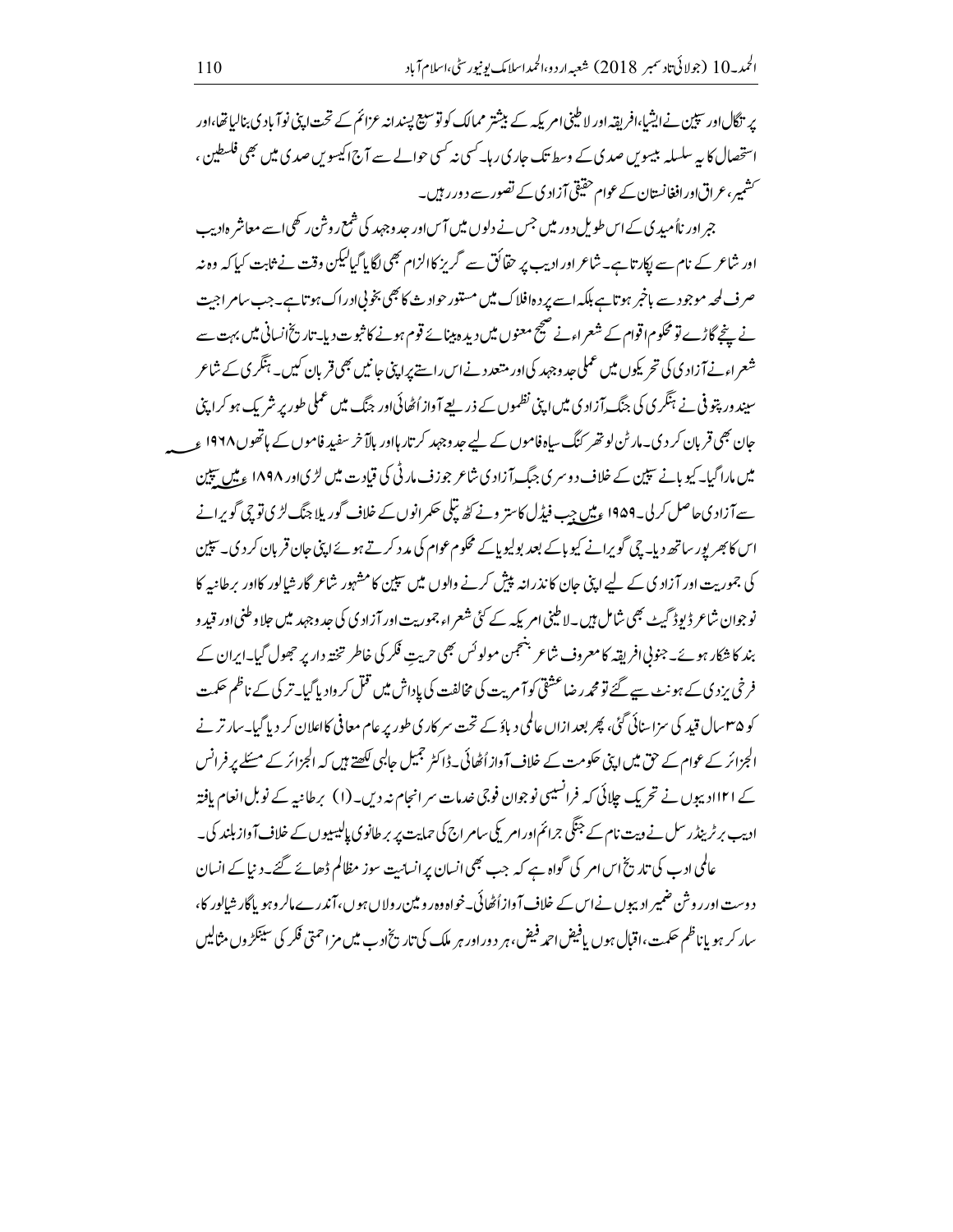موجود <del>بی</del>ںاور ہر ادیب نے اپنے اپنے عہد میں <sup>کس</sup>ی نہ <sup>کس</sup>ی طرح کی ساجی وابسَّگی ضر ور رکھی ہے۔ادیب کواپنے عہد کاضمیر اوراینے معاشرے کی آواز کہاجاتاہے کیونکہ وہاپنے عہد کاسب سے حساس اور ذبین مختسب ہوتاہے۔تاریخ بتاتی ہے کہ قوموں کے دورِ غلامی میں شعراءنےا پیْ جاد و بیانی سے جذبہ آزاد کی کو تقویت پہنچائی، نتیجتاگوگ اپنے مقاصد کے حصول کی خاطر ہر آزمائش سے گزرے لیکن اپنی آزاد کیسے دستبرار ہو ناگوارانہ کیا۔د نیاکے بہت سے انقلابات کا فکر کی شاس نامہ ادب نے ترتیب دیاہے۔ جرمنی، فرانس، تر کی، مصر،ایران،امریکہ اور روس کے انقلابات میں ادب کااہم کر دار رہا ہے۔اگر ہم انقلاب فرانس کامطالعہ کریں تو سار تر کے اس قول کی تصدیق ہوتی نظر آتی ہے کہ ادیب کا قلم اس کا ہتھیار ہے۔ یہ اسی ہتھیار کی طاقت کااعتراف تھا کہ انقلاب فرانس کے بعد جب شہنشاہ لوئی کو محل سے تھینچ کر گلیوٹین سے ذ بح کرنے کے لیے لایا گیاتواس نے برملا کہا کہ انقلاب فرانس کچھ نہیں ہے سوائے وامنٹئیر اور روسو کے۔انقلاب روس سے پہلے کا منظر نامہ دیکھیں تو پشکن،الیگز نڈر بلاکاور مایا کوفسکی حریت فکر کی نما ئند گی کرنے والے شعراء میں نمایاں نظر آتے ہیں۔انقلاب روس نےاُر دواد ب پر بھی گہرےاثرات مرتب کیے جس کی باز گشت اقبال،حسرت،ساحر لد ھیانوی، علی سر دار جعفر ی، حبیب جالب، فیض احمہ فیض اور ظہیر کاشمیر کی وغیر ہ کے یہاں سنائی دیتی ہے۔ یہاں اس امر کی وضاحت بھی ضر وری ہے کہ استحصال کے خاتمے اورایک فلاحی ریاست کے قیام کے لیے ادیپوں اور شاعر وں نے انقلاب ر وس کی حمایت ضر ور کی کیکن جب سوویت یو نبین میں انسانوں کواظہار و عمل کی آزاد ی سے محروم کیا گیاتواس کے خلاف <u> بھی ادیپوں نے ہی آواز بلند کی۔</u>

بور س پاستر ناک، انااحموتووا، بوتے شنکو اور واز ینکی وغیر ہ نے کمیو نزم کے نظریے کا حامی ہونے کے باوجود حکومت کے ظلم اور زباں بندی کے خلاف لکھا۔

انقلاب ایران بیسوس صد ی صد ی کی اسلامی دینامیں بہت اہمیت کا حامل ہے۔مشر وطبیت کی تحریک سے انقلاب تک ایک صدی کی جد وجہد کے دوران ایران کے ادیپوں اور شاعر وں نے مثالیا استقامت کا مظاہر ہ کیا۔ ملک انشعر ابہار ، عار ف قز دیهنی، فرخی پزد ی، محمه ر ضاعشقی، کریم پور شیر از ی، مر تضی کیوان، حمه بهر نگی، حلال الاحمه،احمه شاملواور پروین اعتصامی جیسے ان گنت شعرا ہیں جن کی جراُت مند کی نے انقلاب ایران کا راستہ ہموار کیا۔اس انقلاب نے پاکستانی معاشر ےاوراد ب پر بھی اپنےاثرات مرتب کیے۔فیض احمد فیض نےاپنی نظم''اپرانی طلبہ کے نام'' میں امن اور آ زاد ی کی حد وجہد میں کام آنے والے طلبہ کو خراج تحسین پیش کیاہے۔ ''به کون جواں ہیںار ض<sup>عج</sup>م ببرلكھ لٹ جن کے جسموں کی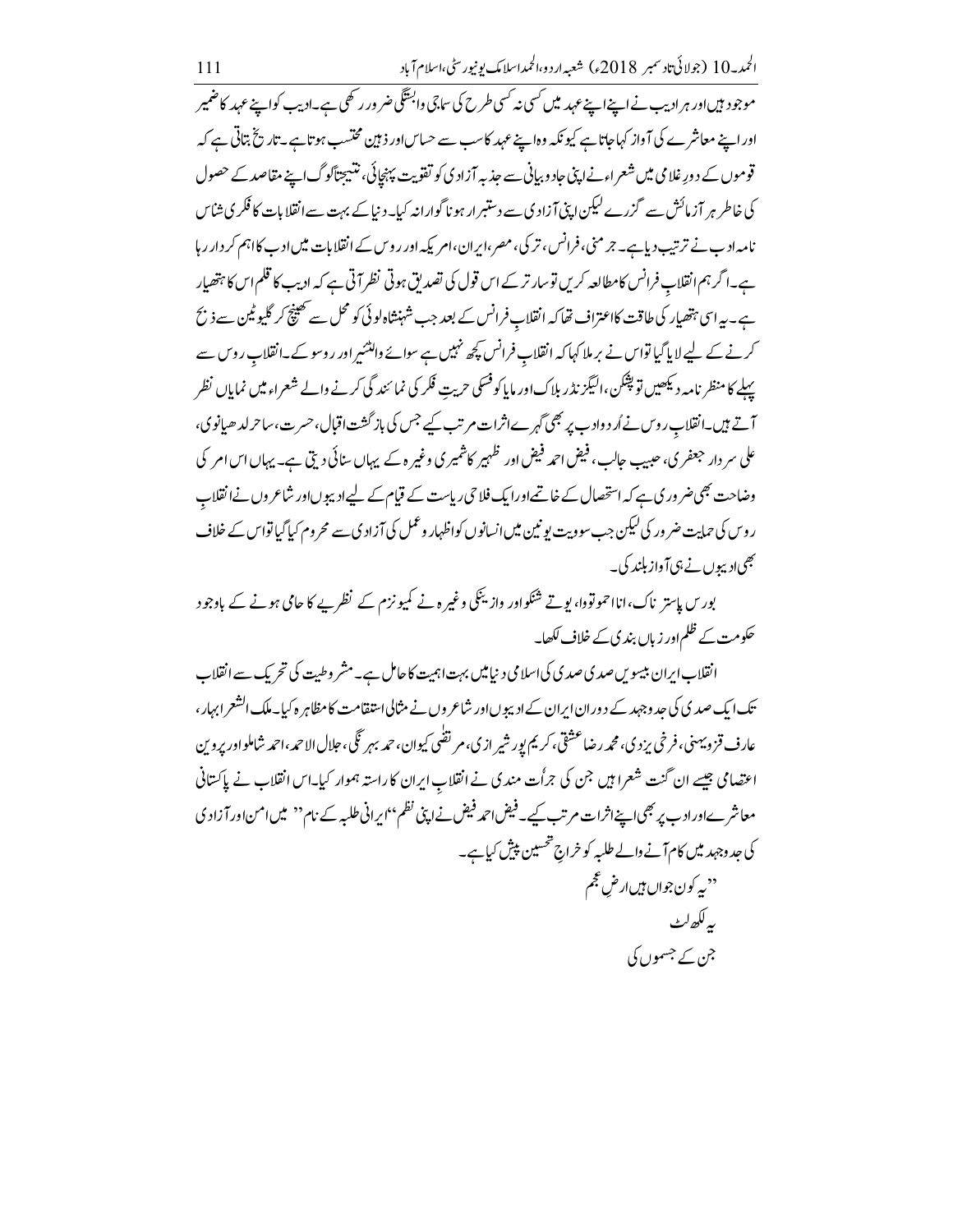بھر پورجوانی کاکندن یوں خاک میں ریزہ ریزہ ہے يوں کوچہ کوچہ بکھراہے اےار ض عجم،اےار ض عجم کیوں نوچ کے ہنس ہنس پھینک دیے ان آنگھوں نےاپنے نیکم (۲) اقبال تو تہر ان کو عالم مشرق کا حبنیواد کیھنے کے متنی تھے۔انقلاب ایران کے ضمن میں اقبال کی فکر کی رہنمائی کااہل

ايراناور مفكرانقلاب ايران ڈاکٹر على شريقى بر ملااعتراف کرتے ہيں۔

انقلاب چین کے موقع پر چین کے شاعر رہنماماؤزے ننگ نےایک ہی تاریخی جملہ کہاتھا کہ چینی عوام اُٹھ کھڑے ہوئے ہیں '' لیکن اس مختصر سے جملے کے پیچھے حدوجہد کی ایک بوری داستان ہے۔خود شاعر مشرق نے گراں خواب چینیوں کے سنبھلنے کااشارہاپنے کلام میں دے دیا تھا۔چین کے انقلاب کے لپں منظر میں بھی چین کے دانشور شعراءکے اثرات نظر آتے ہیں۔لوشون،کومور و،اے حیجنگ،ماؤد ون،لاؤث اور چولی بوسمیت بیسوں شعراء،اورادیوں نےادب کو چینی قوم کی آزاد کی کاعلمبر دار بنائےر کھا۔اُرد واد ب میں علی سر دار جعفر <sub>کی</sub>،ساحرلد ھیانوی،ابن انشااور عبدالعز پزخالد وغیر ہ نے انقلاب چین کو تیسر ی د نیا کی اُمید قرار دیاہے۔ پچسامحد ،ابن انشاءادر کشور ناہید جیسے اہم متر جمین نے تر جموں کے لوسط سے بھی اُردو دنیا کو متعدد ایم چینی شعرا سے متعارف کروا یا ہے۔ مسلمانوں کا قبلہ اڈل ہونے کے بادصف فلسطین دینائےاسلام کی محبتوں کامر کر ہے۔دسمبر ۱۹۱۷ ءمیں بالفور ڈیکلریشن کے بنتیجے میں برطانوی جزل ایلن پی بیت المقدس میں داخل ہوا تواس نے کہا تھا کہ آج صلیبی جنگیں ختم ہو گئی ہیں لیکن در حقیقت ہے جنگ آج بھی جاری ہے۔نہ صرف سر حدوں پر بلکہ ادنی محاذ وں پر بھی۔191⁄2 عت تاحال فلسطینی شعراء میں ابرا ہیم طو قان،رشید سلیم الخور ی، محمه علی الحومانی،امین ناصر الدین،عبد الرحیم محمود ، فد لوی طوفان، توفیق زیاد ، سمیع القاسم، محمود در ویش، سلمٰی الحضر ، جبر اابراہیم جبرا، کمال ناصر ، توفیق صائع اور لیلی خالد سمیت بیسوں شعراءنے تحریک ۔<br>آزاد کی فلسطین کوایڈی شاعر کی کا محور م کزبنائے رکھا۔محمود درویش کو تو فلسطین کے قومی شاعر کی حیثیت حاصل رہی <sub>ا</sub>ور درویش کی نظموں نے عربی شاعر ی کومز احمت کی آواز بنادیا۔ ''ہمارے جا کمو ، **کم ظرفو!** تم نے ہماری سر زمین کو قبر ستان میں بدل دیاہے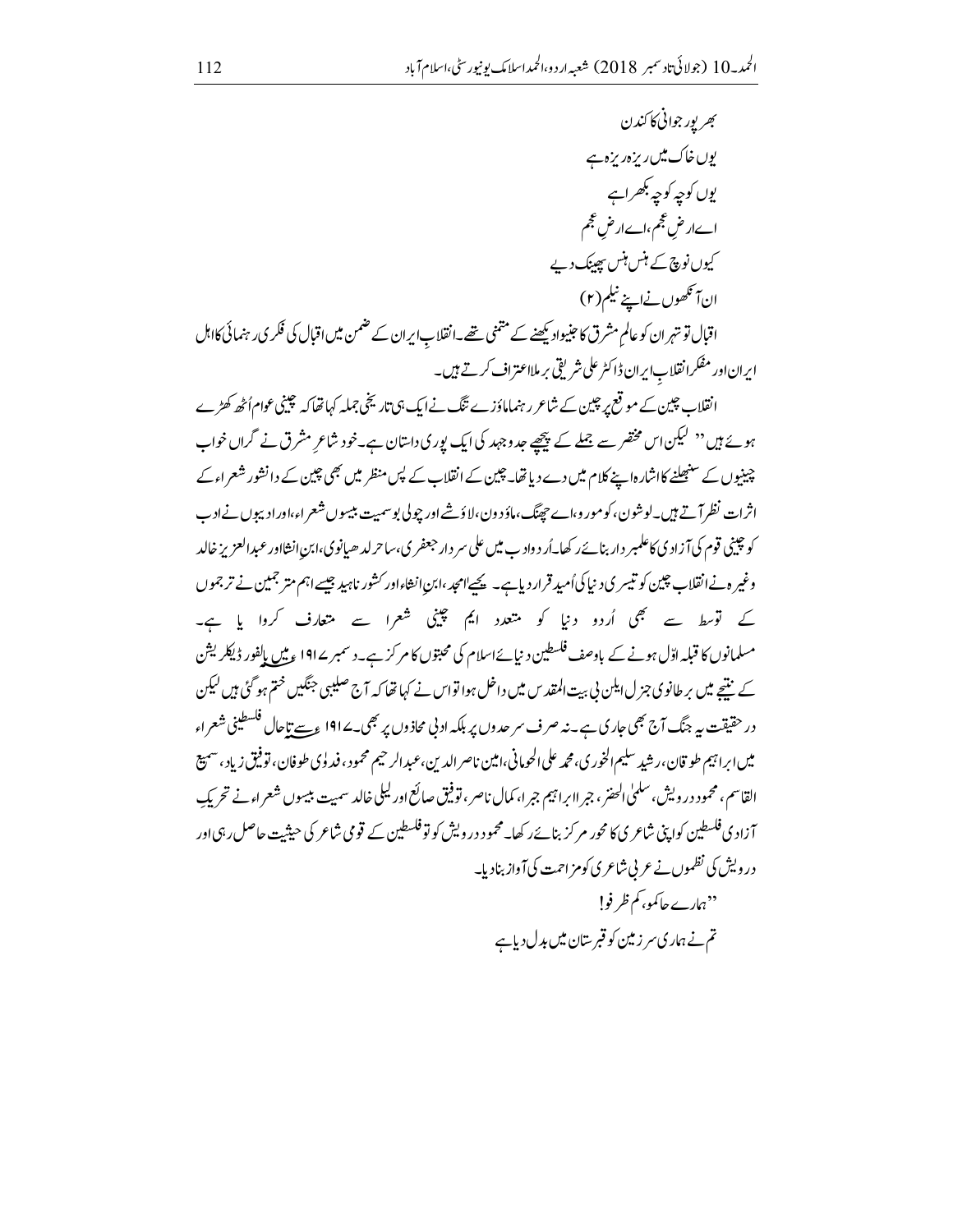عراق سے نازک الملا ئکہ اور شام سے نزار قبانی سمیت عرب د نباکے بیسیوں شعر اءنے بھی فلسطینی شعر اء کی آ واز میں اپنی آواز ملائی۔اُر دو کے بھی تقریباتمام شعراء نے اپنی شاعر ی میں فلسطین سے اپنی محبت اور یگائکت کا ثبوت دیا ہے۔اس ضمن میں اڈلیت اقبال کو حاصل ہے۔وہ فلسطین کی حمایت میں منعقد ہونے والے احتجاجی حلسوں میں شریک ہوتے رہے اور اپنی تحریر وں میں بھی مسّلہ فلسطین کی اہمیت اُجا گر کرتے رہے۔فیض احمہ فیض کی شاعر کی میں مسّلہ فلسطین <sub>ایک</sub> جذباتی تعلق کی صورت میں سامنے آتاہے جو فلسطین میں اُن کے قیام اور پاسر عرفات اور محمود در ویش سے ان کی قلبی وابسَّگی کاغماز ہے۔علاوہ از س مولا نا ظفر علی خان،احمہ ندیم قاسمی،یوسف ظفر ، ظہیر کاشمیر ی حیب حالب، ابن انشاء،رئیس امر وہو ی، شورش کاشمیر ی، ضمیر حعفر ی،عبد العزیز خالد،احمد فراز،خاطر غزنوی، شہز اد احمد اور کشور ناہبد سمیت متعدد شعراءنے فلسطینیوں کی مہاجرت،اسرائیلی مظالم،انسانی حقوق کی بامالی،عالمی طاقتیں کی بے حسی،مسلم اُمہ کی مجرمانہ غفلت اور فلسطینیوں کی بے مثال جد وجہد کواپنی تخلیقات کاموضوع بنایاہے۔اس ضمن میں تراجم کا بھی١ہم کر دار رہاہے۔اُر د و میں محمہ کاظم ،امجد اسلام امجد ، شاہین مفتی، منو بھائی، کشور ناہید، ضمیر احمہ ،انور زاہدی، آصف فرخی، منیرالدین احمداور تنویرانجم وغیر ہ نے تراجم کے ذریعے مسئلہ فلسطین کواُر د و قار ئین تک پہنچانے میں اہم کر دارادا کیاہے۔ د نیاکے مخلف خطوں میں پر پاہونے والی آزاد کی کی تجار یک کے علاوہ مذہبی وملی وابسَّگی کے سب تحر یک آزاد کی ۔<br>سشیر خصوصی طور پر مسلمانان پاکستاناوراس کے ادیبوں کے لیےایک جذباتی موضوع رہاہے علامہ اقبال کے یہاں آغاز سے آ خری در د تک خطہ ءکشمیر سے گہر ی دلچپپی اور محبت مو جزن ہے۔ یہام مشر ق ہو ،حاوید نامہ ہو باار مغان تجاز ، کشمیر ہر حگیہ موجود ہے۔ ظفر علی خان نے ''زمیندار''کے ذریعے تحریک سشیر کو زندہ ولوانار کھا۔زمیندار کے شہید نمبر ،اسلام نمبراور سشیمرنمبر ضبط ہوتے رہے کیکن ظفر علی خان نے اپنے موقف کااظہار جار کی رکھا۔حفیظ جالند حری،جوش ملیح آباد ی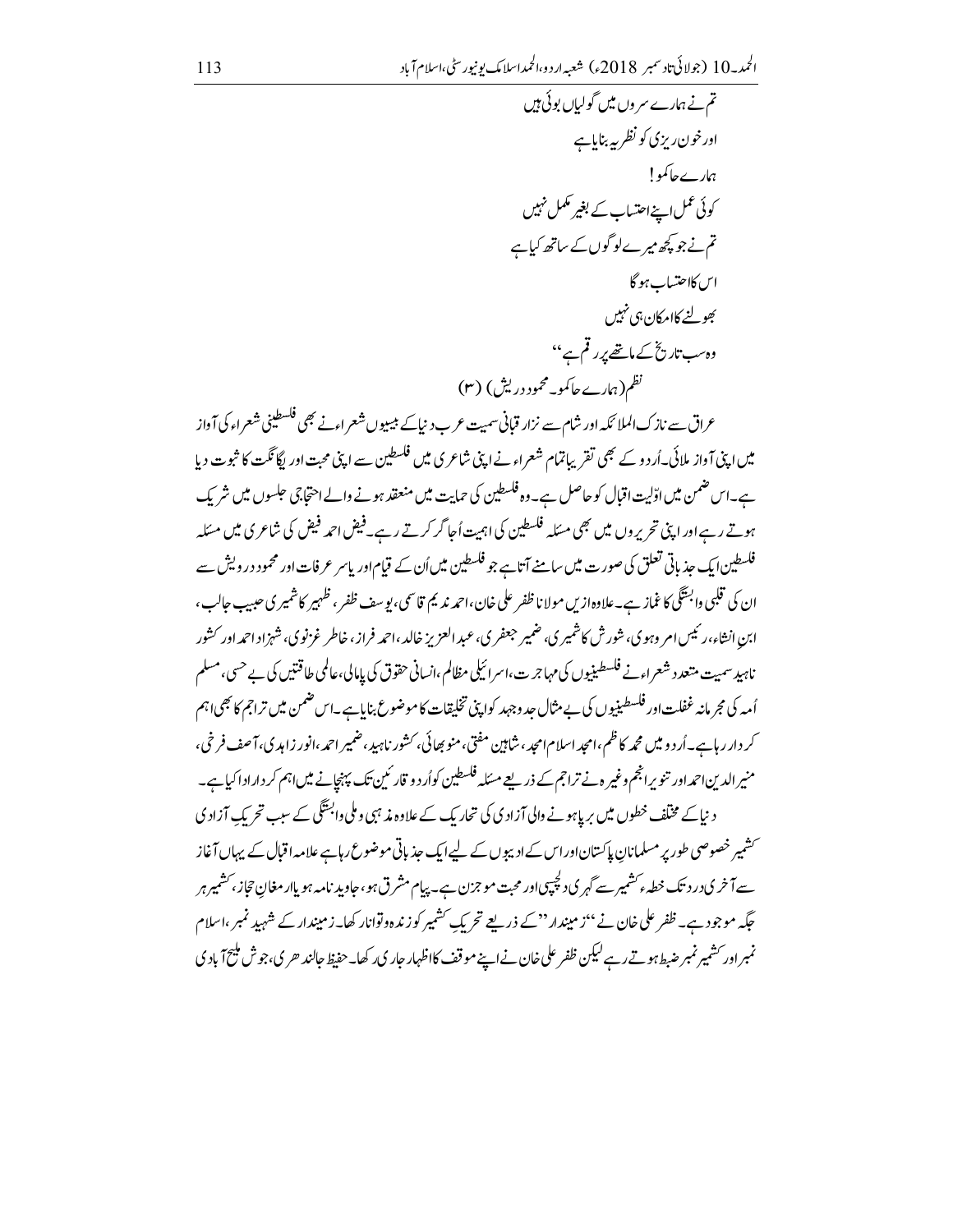، يوسف ظفر ، شور ش كاشمير ي،احمه نديم قاسمي، جعفر طاهر ،احمه فراز،عبدالعزيز خالد، حييب حالب، نعيم صد لقي طفيل ہوشیار پور ی،امجداسلام امجداور افتخار عارف سمیت بیسیوں شعراء کی تخلیقات مسکلہ سشمیر کواپناموضوع سخن بناتی ہیں۔خود حشمیری شعراء میں محم*د* دین فوق، ملاطاہر غنی، <sub>حسبہ</sub> خاتون،عبدالا حد آزاد اور غلام احم*ہ مہج*ور وغیر ہ کے پہاں تحریکِ آزاد ک کے مختلف ر نگ د کھائی دیتے ہیں۔

اُنیسویں صدی کے اختیام تک تقریباً پورا براعظم افریقہ غلامی کی زنجیروں میں حکِرُاہوا تھا۔کیکن بیبیوں صدی کے اواخر تک افریقہ آزاد کی سے ہم کنار ہو چکا تھا۔افریقہ کو حیاتِ نو بخشنے میں نیگر و شاعر کی نے بہت اہم کر دار ادا کیا۔رضی عابد کی نے استعمار کی نظام کی شکست وریخت میں افریقی شاعر کی کے کر دار کا تذکرہ کرتے ہوئے لکھاہے کہ نو آبادیاتی نظام کے خلاف عظیم جدو جہد میں افریقہ کی شاعری ایک نئی توانائی اور زندہ جذبے کی علامت بن کر اُبھر ی  $(r)$ ے۔

دراصل افریقی شاعری نے ساہفامی کو ہی اپنےافتخاراور شاخت میں تبدیل کر لیا،یوںافریقی تہذیب کی توانائی کھل کر سامنے آئی اور نیلس منڈ پلا کی قوم سر اُٹھاکر کھڑی ہو گئی۔افریقی قوم کوعزت وو قار سے سر فراز کرنے والےادیپوں میں برناڈاڈاڈی ڈیوڈڈیوپ، بننجمن مولوئس،ڈینس بروئیس اور بیری فین برگ سمیت متعد دشعراشامل ہیں۔ اُر دوشعرا نےافریقہ کی تحریکِ آزاد ک سے متعلق اہم شعر کی تراجم کو قار ئین تک پنجایلاور براہِ راست بھی اپنے جذبات کااظہار کیا ہے۔متر جمین میں احمد فراز،ر ضی عابد ی، منو بھائی، شیم حنفی،اصغر ندیم سید، سشور ناہید، شہزاد احمدانیس ناگی اور مشر ف عالم ذ وقی کے نام نمایاں ہیں جبکہ پراہ راست اظہار خیال کرنے والے ادیپوں میں اقبال، فیض،راشد، مجید امحد ،احمد ندیم قاسمي،آ فمآباقيال شيم،حاويد شابين، َسشور ناہيد، ظهير کاشمير کي،شکيپ حلالي،شهزاداحمہ،ابن انشاء، نعيم صديقي اور جبلاني کام ان قابل ذکر ہیں۔

عالمی تناظر میں آزاد یااورانقلاب کی تحاریک مزاحمت میں ادب کے کر دار کے جائزے کے بعد اُر د وادب پر نظر ڈالیں تواندازہ ہوتا ہے کہ اُردوادب میں مزاحمتی فکر کی ایک قابلِ ذِکر روایت موجود ہے۔اُنیسویں صدی سے قبل جعفر زٹلی، نظیرا کبر آباد ی،سودااور قائم وغیر ہ کے یہاںاستحصال کے خلاف ایک موثر احتجاج موجود ہے۔جبکہ بیسو س صدی ہمارے ہاں بے شک مذہب ، تعلیم ، معاشر ت اور زندگی کے بدلتے ہوئے اسالیپ کے ساق میں سر گرم اصطلاحات کی صدی تھی،لیکن اس کے پیچھے عہد وسطی کی عظیم الشان مغلبہ تہذیب کاسا ماتھا۔ گو پاکہ عقلیت اور روشن خیالی کی جس روایت کا آغازاٹھار ویںاوراُ نیسوس صد کی کے ہندوستان میں ہواہےاسے صرف مغلوں کے ز وال اور مغربی اقتذار کا نتیجہ نہیں کہاجاسکتا۔مغربی تمدن کی نمود ہمارے یہاں اس تہذیب کے پس منظر میں ہوئی جو مغلوں کی سایپ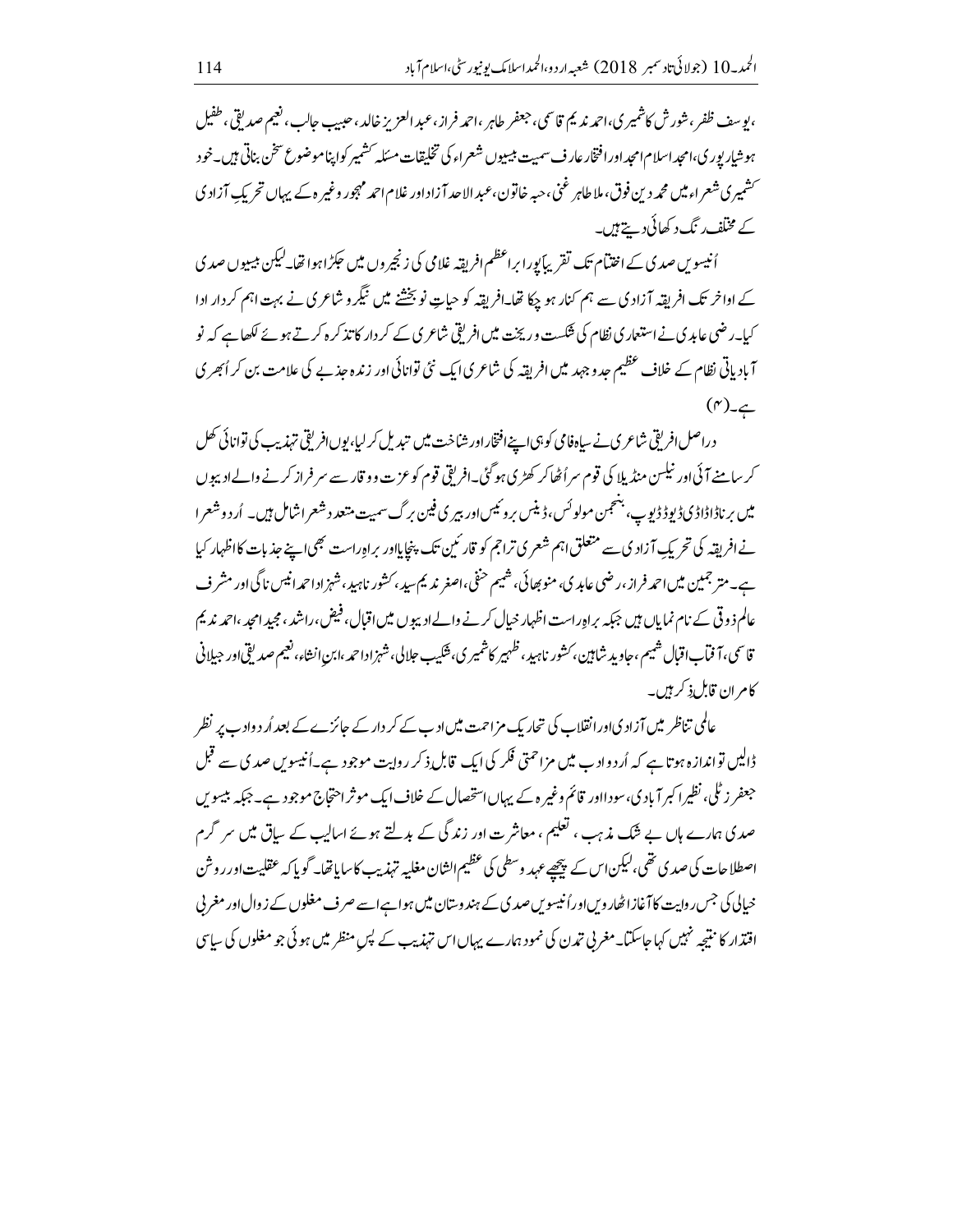۔<br>شکست کے باعث اپنے آپ کوسنبھالےرکھنے سے قاصر تھی۔ یہ انسانی شکست وریخت کے احساس سے پُرایک مشکل زمانہ تھاجس میں حسی اور مادی زندگی کے د ومختلف اور باہم متصادم اسالیب نےاُس زمانے میں ان لو گوں کے لیے بہت د شوار ی پیدا کر دی تھی جو نہ تواپنے روحانی وجود سے دستبر دار ہو سکتے تھے نہ گردو پیش کی حقیقتوں سے لاتعلق رہ سکتے تھے۔قدر دں کی آویزیش اور تصادم کے اس دور میں مسلمانوں کا و قار جو قائم رہاتواس لیے کہ اچھے ادب کی تخلیق کا سلسلہ بہر حال حار کی رہا۔اُنیسوس صدی کے حالات کو برطانوی تسلط کے باوجود جس چز نے سنبھالے رکھاوہ غالب ، سر سیّد اور ان کے معاصریٰن سے قطع نظر ایک تھکے ہوئے معاشرے پر ،اس معاشرے میں پیدا ہونے والے عالموں ، فنکاروںاور ہنر مندوں کے اثرانداز ہونے کی طاقت تھی۔وہ معاشر ہاپنی ابتر کی کے باوجود اپنی علمی و تہذیبی روایت کی قدروقيت سے آگاہ تھا۔

ہمار کی دانشور کی کی وہر واپت جو سر سٹیداور اقبال سے ہو تی ہو ئی ہمارے د ور تک پہنچی اور جس نے مغرب کو سمجھنے کے بعدا یک نئی مشرقیت اور ایک نئے قومی تشخص کے آثار مرتب کیے،اس کانقطہ آغازے ۱۸۵ ع کے بعد کاد ور ہے جس کی تہہ سے اُر دو معاشر ے میں ایک نئی نشاۃ ثانیہ کا ظہور ہوا تھا۔ سر سیّداور ان کے معاصرین کے لیے اجتماعی تاریخ میں ہہ ایک بہت بڑے فیصلے کی گھڑ کی تھی، چنانچہ وہاپنی تمام تر کشکش اور روحانی خلش کے باوجو د نئی بیدار کی کے اس فیصلے پر ثابت قدم رہے۔ان کے تہذیبی شعور کی تہ میں اس وقت جوانسانی مطالبات کام کر رہے تھے،ان سے انکار کامطلب شاید اپنی انسانیت کی نفی کے سوا کچھ اور نہ ہوتا۔تاریخ کے اس دوراہے پہران اصحاب نے جس راستے کاانتخاب کیاوہ شاید نا گزیر تھا۔تاہم اس حقیقت سے بھی صرف نظر ممکن نہیں کہ غالب اور سر سد سے لے کر آزاد ،حالی، شلی اور نذیر احمد تک ان سپ کے احساسات کی مشر قت افکار واقدار کے نئے اسالیب اختیار کرنے کے بعد بھی بہر جال باقی رہی۔اور بالا خراسی کی تہہ سے دانشوری کی اس روایت کا ظہور بھی ہوا جس کی تر قی یافتہ شکل ہمیں اقبال کے یہاں نظر آتی ہے۔ سر سیداور ان کے رفقاء کاسب سے اہم کار نامہ ہہ ہے کہ ان کی تخلیقات نے ہندی مسلمانوں کی اجتماعی شخصیت کی تباہی اورانتشار پر نوحہ خوانی کے بجائےاس فنکست خور دہ انبوہ کو نفسانفسی کے گرداب سے نکال کر قومی استرکام کے راست پر گامز ن کیا۔اس تحریک سے وابستہ ادیپوں، شاعر وں اور مورخوں نے جہاں ہمیں بے جار گی اور بے عملی کی کیفیت سے نجات دلا کر سمت اور شعور عطا کیاوہاں ہمہ گیر معاشر تی،اخلاقی اور سایپ مقاصد پر مبنی نئی فنی اور جمالیاتی اقدار بھی تخلیق کیں۔زندگی اور ادب کی ان توانااور متحرک اقدار سے تخلیقی دابستگی نے رفتہ رفتہ ہمارے دانشور وں کو تحریک آزاد ی کادل ود ماغ بنادیا۔ بیسوس صدیادبی اور فکریاعتبار سے اقبال کی صدی ہے۔اقبال نے اپنی شاعری کے ذریعے قومیت کے حدید تصورات کی تفکیل کی اور مسلمانوں کے روحانی و فکر کی ام اض کی نشاند ہی کر کے ان کا حل بھی دریافت کیا۔غلامی کی ذلت،آزادی کی قدر وقیت،اتحاد کی اہمیت،فرقہ واریت کی زیاں کاریاں،جہد ووعمل کی برکات،ر جائیت کے ثمر ات اور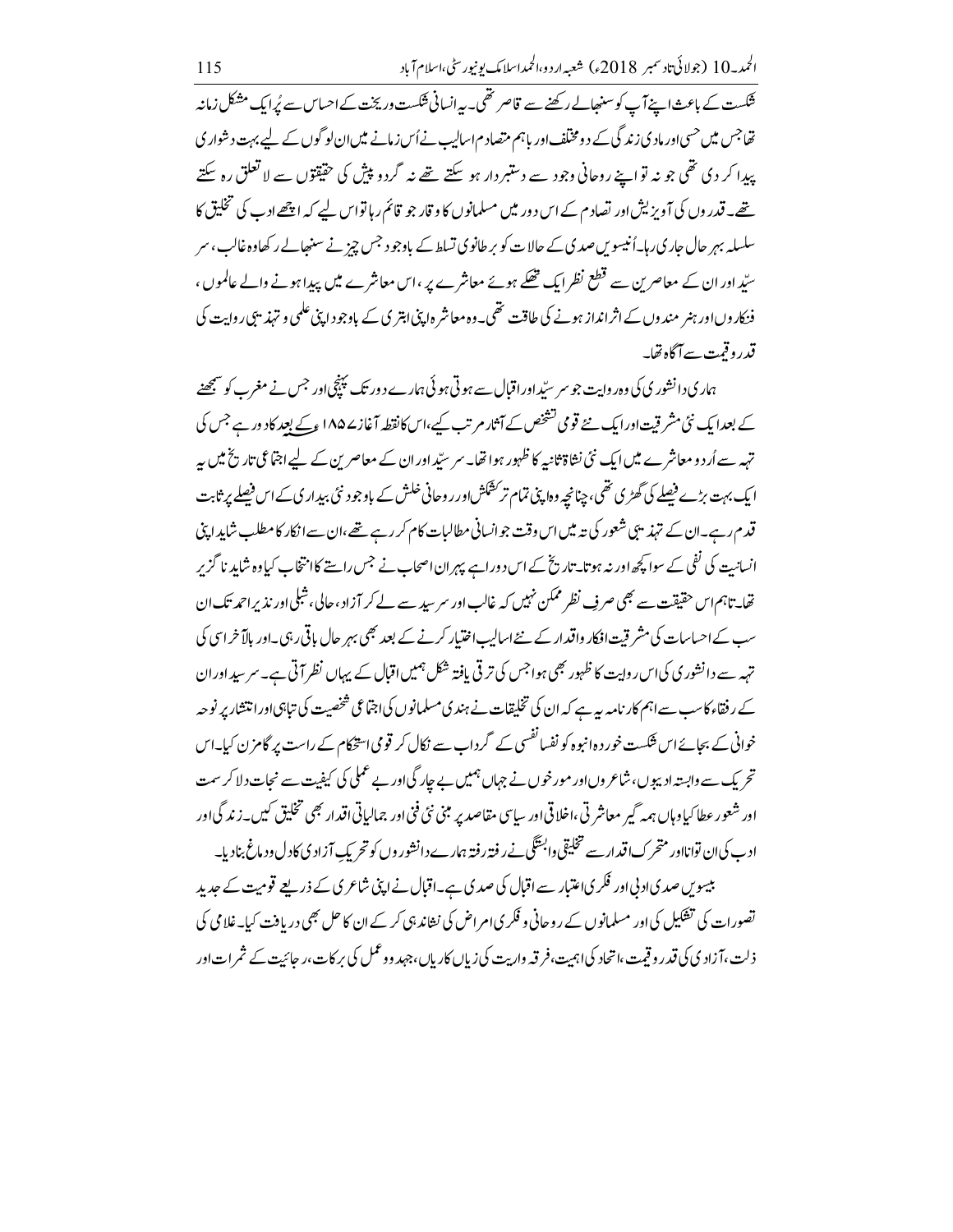سامر اج کی ساز شیں۔کون سار نگ ہے جواقبال کے پہاں موجود نہیں۔لیکن ان کی شاعر ی کااہم پہلواس میں حا گز ں قومی اناکااحساس ہے۔اقبال سے پہلے اس احساس کی کچھ روشنی اکبر اور حالی کے کلام میں بھی ملتی ہے لیکن اکبر کے پہاں مغرب کی تعبیر و تنقید میں اور حالی کے یہاں خو داپنی روایت کے حائزےاور محاسبے میں حذیاتی غلو کار وبیہ عام ہے۔ شیم حنفی اقبال کے حوالے سے اس ضمن میں لکھتے ہیں :

> ''مغرب اقبال کے لیے ایک سام اجی طاقت کے بجائے دراصل ایک تہذیبی اقتدار اور استحصال کی علامت تھا۔مشر قی اقوام میں مغربی سائنس اور ٹیکنالوجیکل ترقی پر مبنی تہذیب سے م عوبیت بلکہ خوف زد گی کاجور جحان پنپ رہاتھا،اپنی نظم ونثر کے ذریعے اقبال نے یورے مشرق کو اس سے بجانے کی کوشش کی۔اقبال کے پہاں ،اسی لیے آزاد کی کا جو تصور ملتا ہے اس کی اساس دراصل تہذیبی،اخلاقی اور روحانی ہے۔" (۵)

۱۸۵۷ ع سے لے کر تر قی پسند تحریک کے آغاز تک اقبال کے ساتھ ساتھ چنداور اہم شعراء جن کی حریت فکر کے باعث 'فرینگ' کالفظایک م تبہ پھراستعار کیااستیداد کی طاقت کی نفرت انگیز علامت بنا،ان میں مولانامجمہ علی جوہر، حسرت موہانی، ظفر علی خان اور جوش ملیح آباد کی شامل ہیں۔بعد ازاں ہندوستان سے پر طانوی حکومت کے خاتمے اور حصولِ آزاد کی کی تگ ود و میں تر قی پسند تحریک کے شعراء نے عوامی جذبات کی نمائند گی کی۔اسرار الحق محاز ، فیض احمه فیض، علی سر دار، جعفر ی، جانثار اختر ، مخد وم صحیے الدین ،احمه ندیم قاسمی ، ظہیر کاشمیر ی اور مجر وح سلطان پوری کی شاعری نے اجتماعی احساس و شعور کو مقصدیت سے روشن تر کرتے ہوئے جذبہ آزاد کی کوایک تحریک کی شکل دی۔ شان الحق حنفی نے بجاطور پر کہاہے کہ ہماری شاعری کے سرایک عرصے تک پی<sub>ہ</sub>الزام رہاہے کہ اس میں صرف گل وہلبل کی داستانیں پائی جاتی ہیں لیکن یہ امر واقعہ ہے کہ اس نے قومی زندگی کے ہر مر چلے پراور ہر موڑ پر نیہ صرف زندگی کاساتھ د پابلکہ اسے آگے بڑھایااورا پنی ر جزخوانی سے ر فمارِ کارواں کو تیز کیا۔شاید د نیا کی گسی اور زیان میں اتنا بڑاذ خیر ہ ایپی شاعر ی کاموجود ہوجو قومی جوش و خروش، حریت پسند کی کے حذیات اور ساسی شور سے اس حد تک مملوہو(۲)

اد ب تاریخ کا فٹ نوٹ نہیں ہو تالیکن ہمارےاد ب پر ساسی حالات کاپر تواتناواضح ہے کہ ادب کی حیثیت تاریخ کے متبادل بیانے کی ہوگئی ہے۔ یہاں پیرام بھی قابل ذکرے کہ حریت پیندیااور جوش و خروش سے مملواُر د و شاعر ی صرف ہنگامی ادب کے ز مرے میں نہیں آتی بلکہ بقول ڈاکٹر ارتضیٰ کر یم اُر دوادب میں احتجاج اور مز احمت کی ایپی مدھم لے بھی موجود ہے جہاںادب سے احتجاج اوراحتجاج سے ادب کوالگ کر نامشکل نظر آتاہے۔الیپی شاعر ی کو آفاقی قدر وں کی حامل ہےاور یہ آواز ہر عبد کی آواز ہے۔(ے)